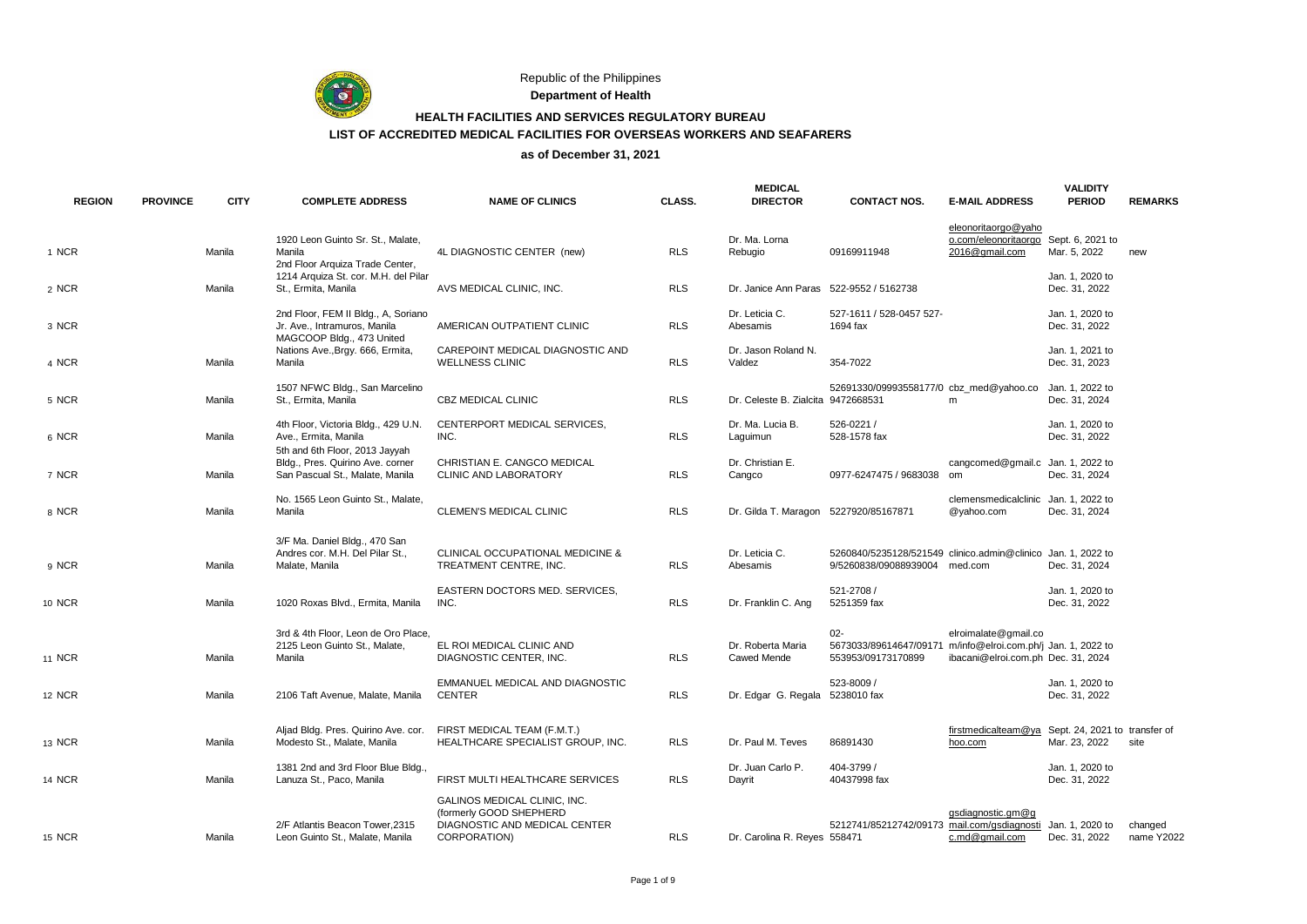| <b>REGION</b> | <b>PROVINCE</b> | <b>CITY</b> | <b>COMPLETE ADDRESS</b><br>2nd & 3rd Floors, Philtrust Bank,                                                                                           | <b>NAME OF CLINICS</b>                                   | CLASS.     | <b>MEDICAL</b><br><b>DIRECTOR</b>   | <b>CONTACT NOS.</b>                                                                  | <b>E-MAIL ADDRESS</b>                                                       | <b>VALIDITY</b><br><b>PERIOD</b>              | <b>REMARKS</b> |
|---------------|-----------------|-------------|--------------------------------------------------------------------------------------------------------------------------------------------------------|----------------------------------------------------------|------------|-------------------------------------|--------------------------------------------------------------------------------------|-----------------------------------------------------------------------------|-----------------------------------------------|----------------|
| 16 NCR        |                 | Manila      | Mabini Bldg., U.N. Ave. cor. A.<br>Mabini St., Ermita, Manila<br>3/F Guieb Bldg., 961 Pres. Quirino                                                    | GRAMCARE DIAGNOSTIC CENTER, INC.                         | <b>RLS</b> | Dr. Carmelita A.<br>Alvarez         | 87127268/87127239                                                                    |                                                                             | Jan. 1, 2021 to<br>Dec. 31, 2023              |                |
| <b>17 NCR</b> |                 | Manila      | Ave. cor. San Pascual St., Malate,<br>Manila                                                                                                           | HANNAH MEDICAL CLINIC                                    | <b>RLS</b> | Dr, Mara Aren C.<br>Israel          | 498-1162 /<br>4981129 fax                                                            |                                                                             | Jan. 1, 2021 to<br>Dec. 31, 2023              |                |
| 18 NCR        |                 | Manila      | 4th Floor Solemil Bldg., 1248 J.<br>Bocobo cor. P. Faura Sts., Ermita,<br>Manila                                                                       | HEALTH PLUS DIAGNOSTIC CLINIC,<br>INC.                   | <b>RLS</b> | Dr. Francisco<br>Pioquinto          | 09171578577/5627101/85 osic.ph/mdohpdci.co<br>627110                                 | info@healthplusdiagn<br>m                                                   | Jan. 1, 2022 to<br>Dec. 31, 2024              |                |
| 19 NCR        |                 | Manila      | 1431 A. Mabini St., Brgy. 680,<br>Ermita, Manila                                                                                                       | HEALTHWELL DIAGNOSTIC CLINIC, CO.                        | <b>RLS</b> | Dr. Maria Jesus N.<br>Silva         | 255-3924                                                                             | ealthmedical.com/the                                                        | Jan. 1. 2020 to<br>Dec. 31, 2022              |                |
| 20 NCR        |                 | Manila      | 1853 Leon Guinto St., Malate,<br>Manila<br>Rm.402. 4th Floor Stanisco Tower.                                                                           | <b>HEARTLAND MEDICAL AND</b><br><b>DIAGNOSTIC CENTER</b> | <b>RLS</b> | Dr. Juancho Jose                    | 83711688/53101800/0947<br>8933631                                                    | ss arceo@yahoo.co<br>m                                                      | Feb. 23, 2021 to transfer of<br>Dec. 31, 2023 | site           |
| 21 NCR        |                 | Manila      | 999 Pedro Gil cor. Agoncillo St.,<br>Brgy. 675, Malate, Manila                                                                                         | HEARTWELL MEDICAL AND<br>DIAGNOSTIC CENTER CO.           | <b>RLS</b> | Dr. Darryl Diel W.<br>Santiago      | 241-4528                                                                             |                                                                             | Jan. 1, 2021 to<br>Dec. 31, 2023              |                |
| 22 NCR        |                 | Manila      | 921 A.P. Bldg., Pedro Gil St.,<br>Ermita, Manila                                                                                                       | HOLY ANGEL MEDICAL CLINIC, INC.                          | <b>RLS</b> | Dr. Francisco G.<br><b>Buendia</b>  | 521-6114 / 516-8212                                                                  |                                                                             | Jan. 1, 2020 to<br>Dec. 31, 2022              |                |
| 23 NCR        |                 | Manila      | IDC Bldg., 1901 Remedios cor.<br>Modesto Sts., Malate, Manila<br>Units 401-402 4th Floor, Altoha                                                       | INTERNATIONAL DIAGNOSTIC CENTER,<br>INC.                 | <b>RLS</b> | Dr. Gina G. Angeles                 | 5366682/<br>5215285 fax                                                              |                                                                             | Jan. 1, 2020 to<br>Dec. 31, 2022              |                |
| 24 NCR        |                 | Manila      | Bldg., 2100 Madre Ignacia St.,<br>Malate, Manila<br>Unit 201/209 - 211 (2nd Floor) and                                                                 | INTERNATIONAL HEALTH SCREENING<br>CORP.                  | <b>RLS</b> | Dr. Rafael Bombasi                  | 3101508 / 4501988 /<br>5364675                                                       |                                                                             | Jan. 1, 2021 to<br>Dec. 31, 2023              |                |
| 25 NCR        |                 | Manila      | Unit 301-313 3rd Floor De Leon<br>Center Bldg. 1151 MGM del Pilar<br>St. cor. Nuestra Señora De Guia,<br>Ermita Manila<br>2/F and 3/F ALJAS Bldg., 970 | <b>IPPOKRATIS DIAGNOSTIC SERVICE</b><br>CENTER INC.      | <b>RLS</b> | Dr. Andre Amistoso                  | 5246639/8526561                                                                      | wally@ippokratis.com<br>.ph/drgeorge@ippokr June 16, 2021 to<br>atis.com.ph | Dec. 15, 2021                                 | transfersite   |
| 26 NCR        |                 | Manila      | Quirino Ave. cor. Modesto St.,<br>Malate, Manila                                                                                                       | JAS MEDICAL AND DIAGNOSTIC<br><b>CENTER CORPORATION</b>  | <b>RLS</b> | Dr. Froilan Jacinto R.<br>Obillo    |                                                                                      |                                                                             | Jan. 1, 2020 to<br>Dec. 31, 2022              |                |
| <b>27 NCR</b> |                 | Manila      | 3rd Floor Godino Bldg., #350<br>Arroceros St., Ermita, Manila                                                                                          | JED DIAGNOSTIC CENTER                                    | <b>RLS</b> | Dr. Maria Cecilia M.<br>Caiga-Diana | 522-5086 / 4005676                                                                   |                                                                             | Jan. 1, 2020 to<br>Dec. 31, 2022              |                |
| 28 NCR        |                 | Manila      | Ground Floor CDC Bldg., 1195<br>Maria Orosa St., Ermita, Manila                                                                                        | JNCE MEDICAL & DIAGNOSTIC CLINIC                         | <b>RLS</b> | Isidro                              | Dr. Elizabeth Bataclan- 3105206/2279566/851851 jnceclinic@yahoo.co<br>56/09475842888 | m                                                                           | Jan. 1, 2022 to<br>Dec. 31, 2024              |                |
| 29 NCR        |                 | Manila      | 3/F Units 4, 5 & 6, University Mall.<br>2057 Taft Ave., Malate, Manila                                                                                 | JOSE L. GUTIERREZ CLINIC                                 | <b>RLS</b> | Dr. Cesar I. Unas, Jr. 07691        | 5232570/5248995/095584                                                               | info@jlgclinic.com<br>llnmedical@yahoo.co                                   | Jan. 1. 2022 to<br>Dec. 31, 2024              |                |
| 30 NCR        |                 | Manila      | Unit 1, Agoncillo Townhomes II,<br>1627 Agoncillo St., Malate, Manila                                                                                  | LLN MEDICAL SERVICES, INC.                               | <b>RLS</b> | Dr. Lucila L. Natividad 02-3549237  |                                                                                      | m/llnmedical95@gma_Jan. 1, 2022 to<br>il.com                                | Dec. 31, 2024                                 |                |
| 31 NCR        |                 | Manila      | W & C Juco Bldg., 1946 F.<br>Agoncillo St., Malate, Manila                                                                                             | MABINI MEDICAL CLINIC, INC.                              | <b>RLS</b> | Dr. Catherine Angeles 5224721 fax   | 522-0436 /                                                                           |                                                                             | Jan. 1, 2020 to<br>Dec. 31, 2022              |                |
| 32 NCR        |                 | Manila      | 667 U. N. Ave., Ermita, Manila                                                                                                                         | MANILA DOCTORS HOSPITAL                                  | <b>RLS</b> | Dr. Hian Ho N. Kua                  | 5580888 loc. 0639, 3350,<br>3353                                                     |                                                                             | Jan. 1, 2021 to<br>Dec. 31, 2023              | Hospbased      |
| 33 NCR        |                 | Manila      | 2/F Paragon Tower, 531 A. Flores<br>St., Ermita, Manila                                                                                                | <b>MARITIME MEDICAL &amp; LABORATORY</b><br>CLINIC. INC. | <b>RLS</b> | Dr. Joselito L. de<br>Guzman        | 526-3809 / 5263812<br>5263616 fax                                                    |                                                                             | Jan. 1. 2020 to<br>Dec. 31, 2022              |                |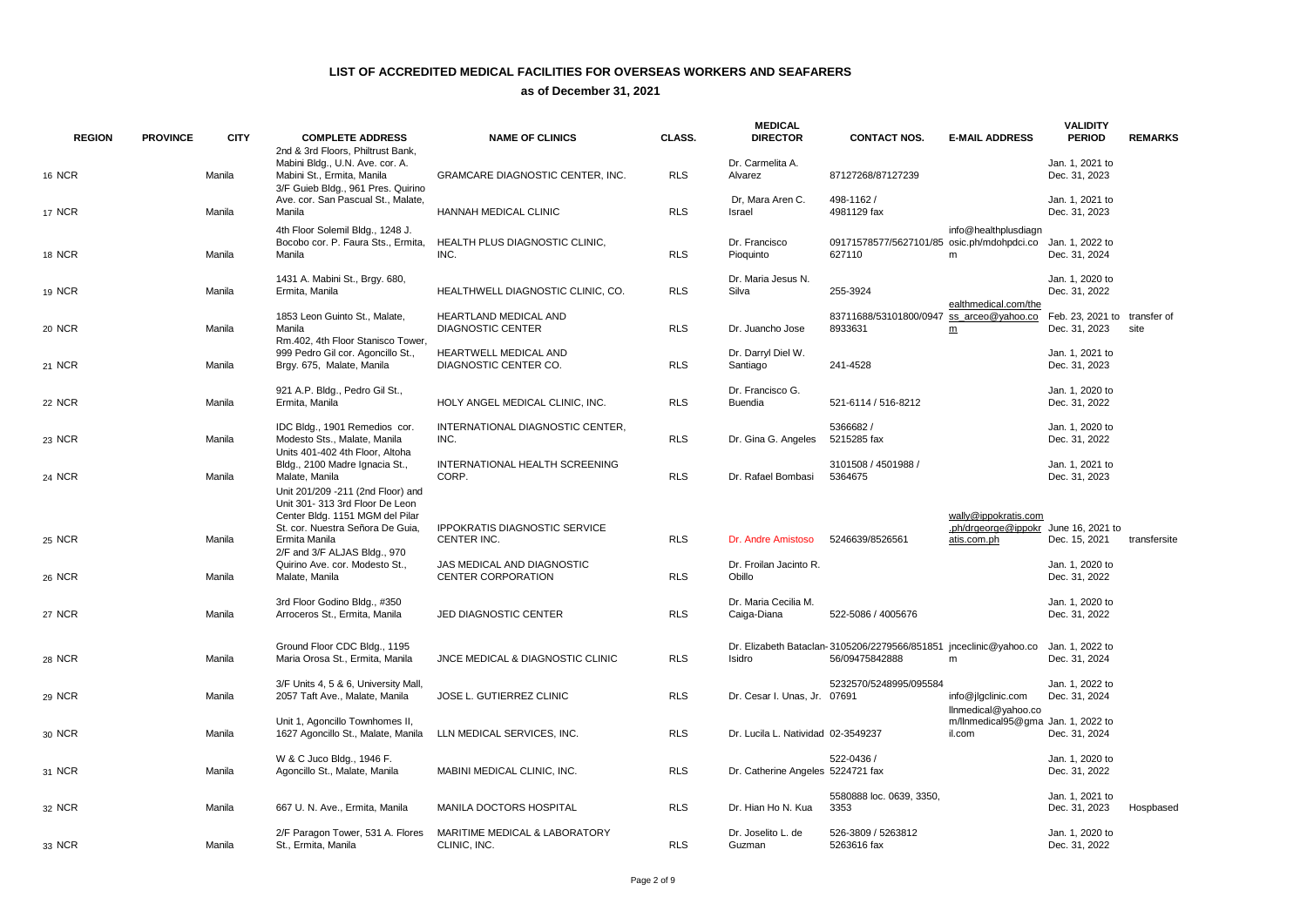| <b>REGION</b> | <b>PROVINCE</b> | <b>CITY</b> | <b>COMPLETE ADDRESS</b>                                                              | <b>NAME OF CLINICS</b>                                                                 | CLASS.     | <b>MEDICAL</b><br><b>DIRECTOR</b>   | <b>CONTACT NOS.</b>                                                                  | <b>E-MAIL ADDRESS</b>                            | <b>VALIDITY</b><br><b>PERIOD</b> | <b>REMARKS</b> |
|---------------|-----------------|-------------|--------------------------------------------------------------------------------------|----------------------------------------------------------------------------------------|------------|-------------------------------------|--------------------------------------------------------------------------------------|--------------------------------------------------|----------------------------------|----------------|
| 34 NCR        |                 | Manila      | 7th Floor, Intramuros Corporate<br>Plaza, Recoletos St., Intramuros,<br>Manila       | MARITIME CLINIC FOR INTERNATIONAL<br>SEAFARERS, INC.                                   | <b>RLS</b> | Dr. Christina Chua-<br>Camacho      | 3046700 / 3105886                                                                    |                                                  | Jan. 1, 2021 to<br>Dec. 31, 2023 |                |
| 35 NCR        |                 | Manila      | 3rd & 4th Floor, BDO Bldg., T.M.<br>Manila                                           | Kalaw St. cor. Churruca St., Ermita, MEDISENSE LABORATORY CENTER,<br>INC.              | <b>RLS</b> | Dr. George Baylosis                 | $02 -$<br>5276349/4991732/855585 ensemanila@gmail.c Jan. 1, 2022 to<br>7/09178300485 | mslmla.medicalinchar<br>ge@gmail.com/medis<br>om | Dec. 31, 2024                    |                |
| 36 NCR        |                 | Manila      | G/F 1636 F. Agoncillo St., Malate,<br>Manila                                         | MEDWAY HEALTHCARE, INC.                                                                | <b>RLS</b> | Dr. Dante A.<br>Fernando            | 5362042/4040530/092852 info@medway.com.p Jan. 1, 2022 to<br>01872                    | h                                                | Dec. 31, 2024                    |                |
| 37 NCR        |                 | Manila      | 920 Pres. Quirino Ave., Malate,<br>Manila                                            | MERITA DIAGNOSTIC CLINIC, INC.                                                         | <b>RLS</b> | Dr. Teresita F.<br>Gonzales         | 53101022/53100825                                                                    |                                                  | Jan. 1, 2021 to<br>Dec. 31, 2023 |                |
| 38 NCR        |                 | Manila      | Zone 75, Malate, Manila                                                              | 1923 San Marcelino ST., Brgy. 691, MICAH MEDICAL CLINIC AND DIAG.<br><b>LABORATORY</b> | <b>RLS</b> | Dr. Solomon E. Ching 07/09178558994 | 5365289/5365900/531024 chingsolomon.micah                                            | @yahoo.com                                       | Jan. 1, 2022 to<br>Dec. 31, 2024 |                |
| 39 NCR        |                 | Manila      | 4/F GSR Bldg., 713 Remedios St.,<br>Malate, Manila                                   | MMC MEDICAL AND DIAGNOSTIC<br>CENTER, INC.                                             | <b>RLS</b> | Dr. Roehl C. Salvador 0917-6214426  |                                                                                      |                                                  | Jan. 1, 2020 to<br>Dec. 31, 2022 |                |
| 40 NCR        |                 | Manila      | 636 T.M. Kalaw St., Ermita, Manila<br>3rd Floor, R.A. Gapuz Bldg., 1128              | MVR LABORATORY DIAGNOSTIC<br><b>CENTER</b>                                             | <b>RLS</b> | Dr. Felix A. Bacay                  | 404-3755 / 708-9974 /<br>524-0515                                                    |                                                  | Jan. 1, 2020 to<br>Dec. 31, 2022 |                |
| 41 NCR        |                 | Manila      | Alhambra St. cor. U.N. Ave.,<br>Ermita, Manila<br>Unit 1B, Maria Daniel Bldg., Brgy. | NISSI MEDICAL CLINIC                                                                   | <b>RLS</b> | Dr. Rolando J. Villote 526-2765     |                                                                                      |                                                  | Jan. 1, 2020 to<br>Dec. 31, 2022 |                |
| 42 NCR        |                 | Manila      | 701, M.H. del Pilar St., Malate,<br>Manila                                           | NORDIC MEDICAL CLINIC, INC.                                                            | <b>RLS</b> | Dr. Margarita S.<br>Huerte          | 5627810                                                                              |                                                  | Jan. 1, 2020 to<br>Dec. 31, 2022 |                |
| 43 NCR        |                 | Manila      | Elena II Bldg., 1036 J. Nakpil St.,<br>Malate, Manila                                | NOTRE DAME MEDICO DENTAL CLINIC,<br>INC.                                               | <b>RLS</b> | Dr. Orlino F. Hosaka,<br>Jr.        | 523-2311                                                                             |                                                  | Jan. 1, 2020 to<br>Dec. 31, 2022 |                |
| 44 NCR        |                 | Manila      | 3rd Floor, Regent Bldg., 1415 Gen.<br>Luna St., Ermita, Manila                       | OCW MEDICAL CLINIC, INC.                                                               | <b>RLS</b> | Dr. Marcel Joseph<br>Alcaraz        | 536-4866 / 5367513                                                                   |                                                  | Jan. 1, 2020 to<br>Dec. 31, 2022 |                |
| 45 NCR        |                 | Manila      | 3rd Floor, BDO Taft, Vito Cruz<br>Bldg., 2422 Taft Ave., Malate,<br>Manila           | OLAYN MEDICAL LABORATORY, INC.                                                         | <b>RLS</b> | Lopez                               | Dr. Ma. Zonia M. Lee- 09136174722/5442971/09<br>455292295/09291094467                |                                                  | Jan. 1, 2021 to<br>Dec. 31, 2023 |                |
| 46 NCR        |                 | Manila      | 577 Faura Medical Bldg., Padre<br>Faura St., Ermita, Manila                          | ONEHEALTH MEDICAL LABORATORY,<br>INC.                                                  | <b>RLS</b> | Dr. Marius W. Sing                  | 2548200/09177109972/90 1healthmedical@gma Jan. 1, 2022 to<br>63634<br>UZ-            | il.com                                           | Dec. 31, 2024                    |                |
| 47 NCR        |                 | Manila      | Zobel cor. Romualdez Sts., Brgy.<br>663, Ermita, Manila                              | OWM INC. (ONE WORLD MEDICAL)<br>(new)                                                  | <b>RLS</b> | Dr. Brian Christopher<br>Ang        | 83556286/09175590417/0 admin@oneworldmed Dec. 10, 2021 to<br>9175850417              | icalph.com                                       | June 9, 2022                     | new            |
| 48 NCR        |                 | Manila      | 1932 A Taft Ave., Malate, Manila<br>533 Physicians' Tower cor. San                   | PHILIPPINE MEDICAL DIAGNOSTICS<br>AND LABORATORY CENTER<br><b>CORPORATION</b>          | <b>RLS</b> | Dr. George Herman<br>Y. Hernandez   | 5255410                                                                              | philmed.dlcc@gmail.<br>com                       | Jan. 1, 2022 to<br>Dec. 31, 2024 |                |
| 49 NCR        |                 | Manila      | Carlos St., U.N. Ave., Ermita,<br>Manila                                             | PHYSICIANS' DIAGNOSTIC SERVICES<br>CENTER, INC.                                        | <b>RLS</b> | Dr. Pedro S. De<br>Guzman           | 85214868                                                                             |                                                  | Jan. 1, 2021 to<br>Dec. 31, 2023 |                |
| 50 NCR        |                 | Manila      | Unit 102, Marbella Bldg. II, 2071<br>Roxas Blvd., Malate, Manila                     | PROBE POLYCLINIC AND DIAGNOSTIC<br>CENTER, INC.                                        | <b>RLS</b> | Dr. Ma. Cecilia C.<br>Fabro         | 5260718 / 5264770                                                                    |                                                  | Jan. 1, 2021 to<br>Dec. 31, 2023 |                |
| <b>51 NCR</b> |                 | Manila      | Units 1,3,4, 5,7,9,10 11 RVA Bldg.,<br>858 Remedios St., Malate, Manila              | PROSPERITY MEDICAL CLINIC &<br>LABORATORY, INC.                                        | <b>RLS</b> | Dr. Michelle Lim                    | 521-2252 / 5228749 fax                                                               |                                                  | Jan. 1, 2020 to<br>Dec. 31, 2022 |                |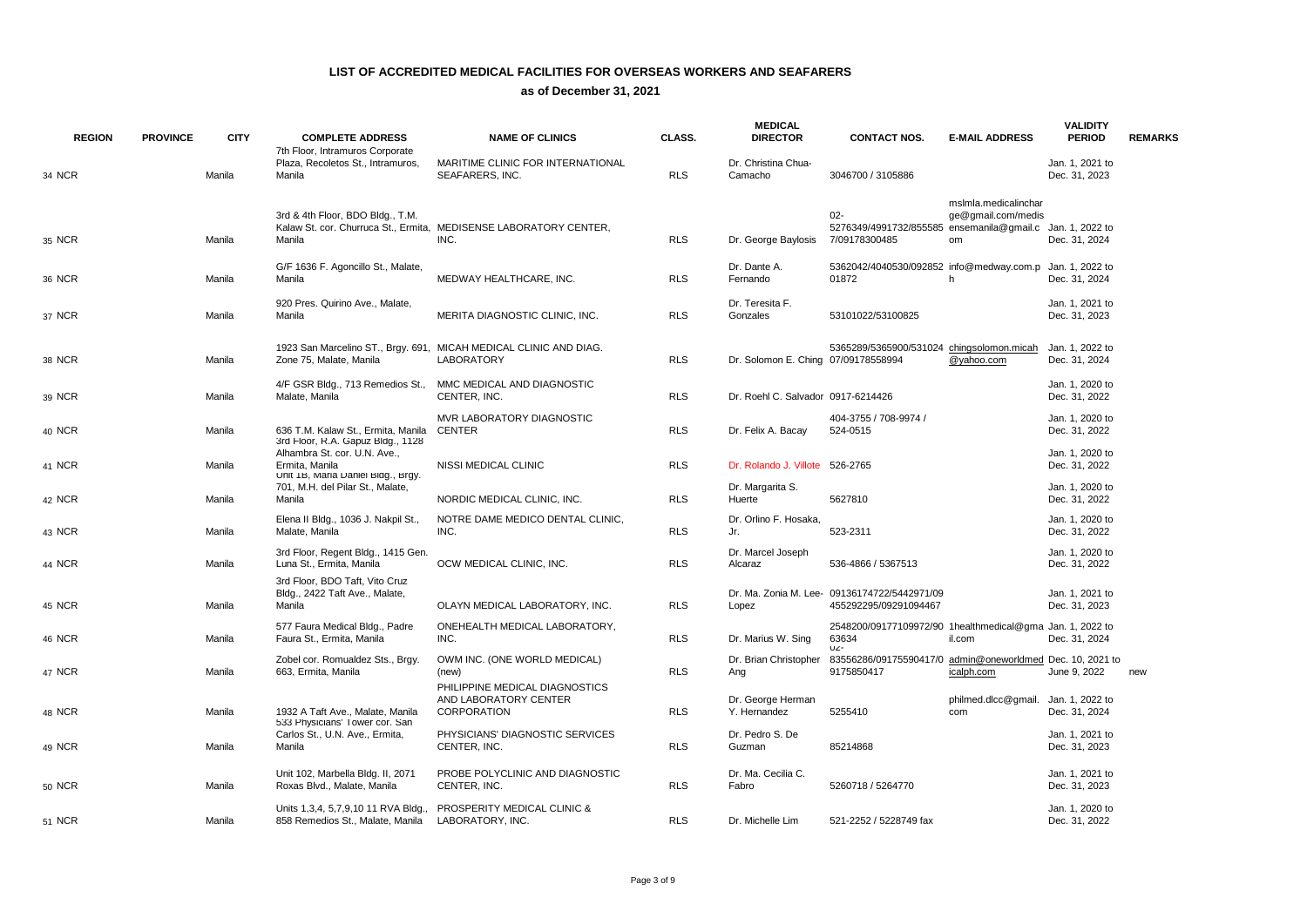| <b>REGION</b> | <b>PROVINCE</b> | <b>CITY</b> | <b>COMPLETE ADDRESS</b>                                                                                        | <b>NAME OF CLINICS</b>                                   | CLASS.     | <b>MEDICAL</b><br><b>DIRECTOR</b>    | <b>CONTACT NOS.</b>                                    | <b>E-MAIL ADDRESS</b>                                                      | <b>VALIDITY</b><br><b>PERIOD</b>  | <b>REMARKS</b> |
|---------------|-----------------|-------------|----------------------------------------------------------------------------------------------------------------|----------------------------------------------------------|------------|--------------------------------------|--------------------------------------------------------|----------------------------------------------------------------------------|-----------------------------------|----------------|
| 52 NCR        |                 | Manila      | Rm. 406-407 UNLAD<br>Condominium, Gen. Malvar St. cor. RAPID CARE MEDICAL CLINIC<br>Taft Ave., Malate, Manila  | CORPORATION (new)                                        | <b>RLS</b> | Dr. Joy-Ann A. Rivera-<br>Mayores    | 02-70018159                                            |                                                                            | July 1, 2021 to<br>Dec. 31, 2023  | new            |
| 53 NCR        |                 | Manila      | 1352 A. Mabini St., Ermita, Manila                                                                             | RBG MEDICAL DENTAL CLINIC AND<br>LABORATORY              | <b>RLS</b> | Dr. Christina Raquel<br>T. Gutierrez | 521-1019 / 528-4612                                    |                                                                            | Jan. 1, 2020 to<br>Dec. 31, 2022  |                |
| 54 NCR        |                 | Manila      | Centillion Center Bldg., 2972 R.<br>Magsaysay Blvd., Sta. Mesa,<br>Manila                                      | SAFEWAY DIAGNOSTICS & MEDICAL<br>CLINIC, INC.            | <b>RLS</b> | Dr. Michelle<br>Villagarcia-Go       | 02-87135218                                            |                                                                            | Jan. 1. 2021 to<br>Dec. 31, 2023  |                |
| 55 NCR        |                 | Manila      | 1057 M.H. del Pilar St., Ermita.<br>Manila                                                                     | SAGRADA CORAZON MED. & ALLIED<br>SERVICES CENTER, INC.   | <b>RLS</b> | Dr. Catalina P.<br>Ricohermoso       | 5247128                                                |                                                                            | Jan. 1, 2020 to<br>Dec. 31, 2022  |                |
| <b>56 NCR</b> |                 | Manila      | 2/F Rm. 201 Sanda Bldg., A.<br>Lacson cor. Laon-Laan St.,<br>Sampaloc, Manila<br>2nd Floor Stanisco Towers 999 | SANDA DIAGNOSTIC CENTER                                  | <b>RLS</b> | Dr. Peter O. Dator                   | 7424080/09178071645                                    | sandadxcenter@yaho<br>o.com/sandaxcenter1 Jan. 1, 2022 to<br>994&yahoo.com | Dec. 31, 2024                     |                |
| 57 NCR        |                 | Manila      | Pedro Gil cor. Agoncillo Sts.,<br>Ermita, Manila                                                               | SEA-LANDERS DIAGNOSTIC AND<br><b>TREATMENT CENTER</b>    | <b>RLS</b> | Dr. Hazel Nastor                     | 256-6441                                               |                                                                            | Jan. 1, 2020 to<br>Dec. 31, 2022  |                |
| 58 NCR        |                 | Manila      | 2/F 867 G. Tolentino St., Sampaloc,<br>Manila                                                                  | SEAMED MEDICAL CLINIC, INC.                              | <b>RLS</b> | Dr. Ma. Cristina A.<br>Perillo       | 7352379 /<br>7352579 fax                               |                                                                            | Jan. 17, 2020 to<br>Dec. 31, 2022 |                |
| 59 NCR        |                 | Manila      | 14/F Maritime Plaza Towers, A.<br>Flores cor. Cortada Sts., Ermita,<br>Manila                                  | SEATRIC MEDICAL CLINIC CORP.                             | <b>RLS</b> | Dr. Normando T. Sta.<br>Ana, Jr      | 310-0178                                               |                                                                            | Jan. 1, 2020 to<br>Dec. 31, 2022  |                |
| 60 NCR        |                 | Manila      | 1755 Taft Ave., Malate, Manila                                                                                 | S.M. LAZO MEDICAL CLINIC, INC.                           | <b>RLS</b> | Dr. Fe A. Bacungan                   | 524-1891-97 / 5246325<br>fax                           |                                                                            | Jan. 1, 2020 to<br>Dec. 31, 2022  |                |
| 61 NCR        |                 | Manila      | 3/F Metro Bank Bldg., 1149 A.<br>Mabini St., Ermita, Manila                                                    | ST. CECILIA POLYCLINIC                                   | <b>RLS</b> | Dr. Emmanuel D.<br><b>Buhat</b>      | 5262643/5262621/090647 st.ceciliapolyclini@ya<br>50238 | hoo.com.ph                                                                 | Jan. 1, 2022 to<br>Dec. 31, 2024  |                |
| 62 NCR        |                 | Manila      | 1455 Leon Guinto St., Malate,<br>Manila                                                                        | ST. MARTIN POLYCLINIC, INC.                              | <b>RLS</b> | Dr. Zenaida D.<br>Panganiban         | 85228341/42                                            |                                                                            | Jan. 1, 2021 to<br>Dec. 31, 2023  |                |
| 63 NCR        |                 | Manila      | 1182 Grey St., Ermita, Manila                                                                                  | ST. PETER-PAUL MEDICAL CLINIC, INC.                      | <b>RLS</b> | Dr. Olivia Alipit-<br>Sanchez        | 525-1608 / 5349979 /<br>5361364                        |                                                                            | Jan. 1, 2020 to<br>Dec. 31, 2022  |                |
| 64 NCR        |                 | Manila      | 1724 Leon Guinto St. cor. Malvar<br>St., Malate, Manila                                                        | ST. THOMAS DIAGNOSTIC MEDICAL<br>AND DENTAL CLINIC, INC. | <b>RLS</b> | Dr. Adrian Pita                      | 254-0683                                               |                                                                            | Jan. 1, 2020 to<br>Dec. 31, 2022  |                |
| 65 NCR        |                 | Manila      | 573 Maria Orosa cor. Engracia<br>Reyes Streets, Ermita, Manila                                                 | SUPERCARE MEDICAL SERVICES, INC.                         | <b>RLS</b> | Dr. Pascualito Gutay                 | 5210024 to 35                                          |                                                                            | Jan. 1, 2021 to<br>Dec. 31, 2023  |                |
| 66 NCR        |                 | Manila      | 551 Cabildo St., Casa Marinero II<br>Bldg., Intramuros, Manila                                                 | TRANSNATIONAL MEDICAL & DIAG.<br>CENTER, INC.            | <b>RLS</b> | Dr. Clarissa M.<br>Mendoza           | 908-4998 / 536-3921                                    |                                                                            | Jan. 1, 2020 to<br>Dec. 31, 2022  |                |
| 67 NCR        |                 | Manila      | Segundina Bldg., 464 U.N. Ave.,<br>Ermita, Manila                                                              | VIZCARRA DIAGNOSTIC CENTER                               | <b>RLS</b> | Dr. Elizabeth T. Tin                 | 524-5641                                               |                                                                            | Jan. 1, 2020 to<br>Dec. 31, 2022  |                |
| 68 NCR        |                 | Manila      | 1956 ZEA Bldg., P. Hidalgo Lim St.,<br>703 Malate, Manila<br>2nd Floor Palacio Grande Bldg.,                   | WATANAK DIAGNOSTIC CENTER                                | <b>RLS</b> | Dr. Fayhaa T.<br>Solaiman            | 09152220529/092817959<br>60                            | dra ghogho@hotmail Mar. 11, 2021 to<br>.com                                | Dec. 31, 2023                     | re-apply       |
| 69 NCR        |                 | Manila      | Gen. Luna St. cor. Anda St.,<br>Intramuros, Manila                                                             | WINDSOR INTERNATIONAL MARITIME<br>CLINIC, INC.           | <b>RLS</b> | Dr. Rhoneil D. Padilla 521-9543      |                                                        |                                                                            | Jan. 1, 2020 to<br>Dec. 31, 2022  |                |
| 70 NCR        |                 | Manila      | 2081 President Quirino Ave.,<br>Pandacan, Manila                                                               | YGEIA MEDICAL CENTER, INC.                               | <b>RLS</b> | Dr. Maria Lourdes<br>Quetulio        | 85627464/85627465                                      |                                                                            | Jan. 1, 2021 to<br>Dec. 31, 2023  |                |
| 71 NCR        |                 | Quezon City | 22-B Madison St., New Manila,<br>Quezon City                                                                   | CHRISTIAN MEDICAL CLINIC, INC.                           | <b>RLS</b> | Dr. Lyn de Leon                      | 9015090 / 7597116 / 0925-<br>6725969 / 0917-1780515    |                                                                            | Jan. 1, 2020 to<br>Dec. 31, 2022  |                |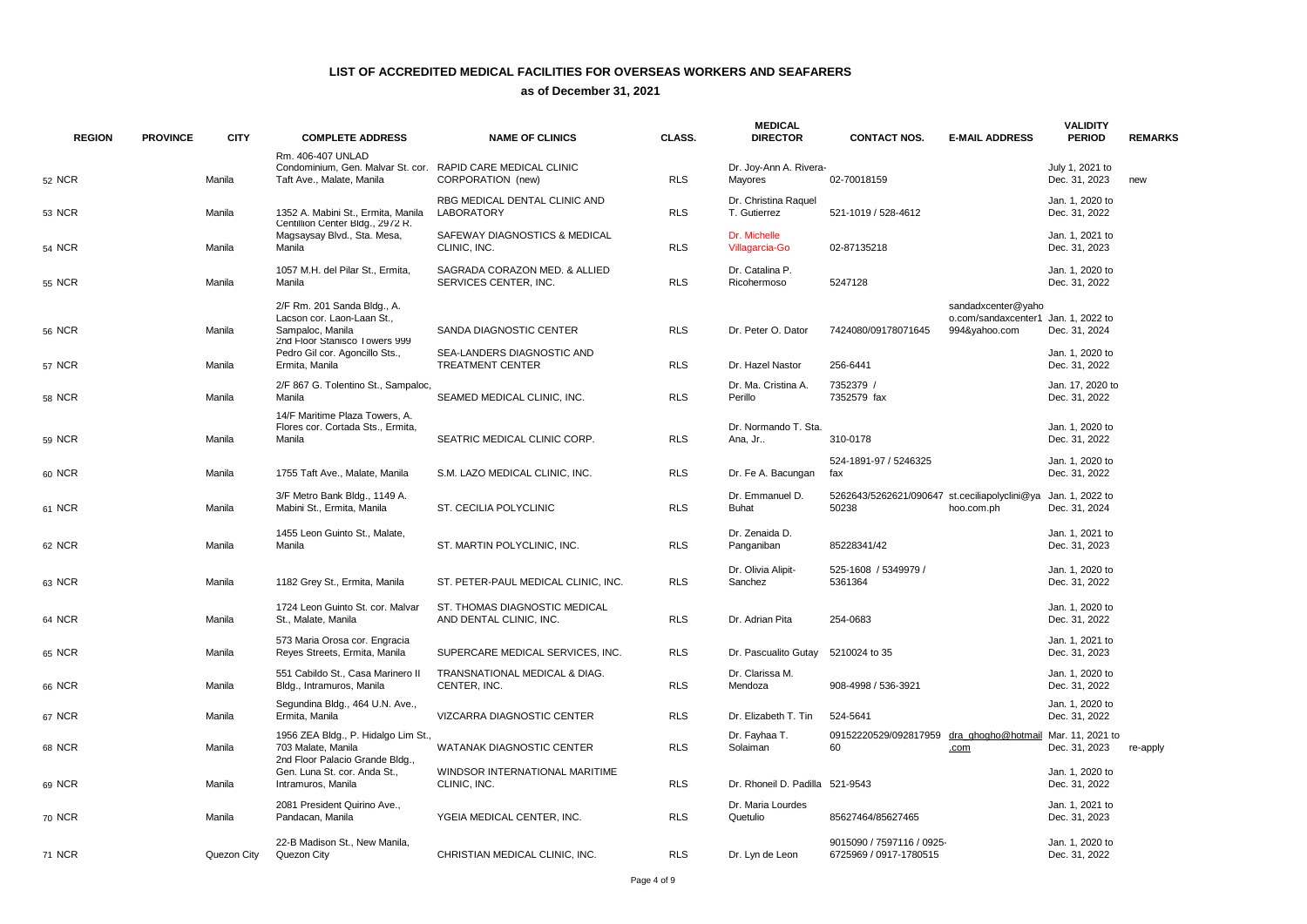| <b>REGION</b> | <b>PROVINCE</b> | <b>CITY</b> | <b>COMPLETE ADDRESS</b>                                                                                                     | <b>NAME OF CLINICS</b>                                                               | CLASS.     | <b>MEDICAL</b><br><b>DIRECTOR</b>                | <b>CONTACT NOS.</b>                                                    | <b>E-MAIL ADDRESS</b>                                     | <b>VALIDITY</b><br><b>PERIOD</b>  | <b>REMARKS</b> |
|---------------|-----------------|-------------|-----------------------------------------------------------------------------------------------------------------------------|--------------------------------------------------------------------------------------|------------|--------------------------------------------------|------------------------------------------------------------------------|-----------------------------------------------------------|-----------------------------------|----------------|
| <b>72 NCR</b> |                 | Quezon City | #33 V. Luna Ave., Brgy. Pinyahan,<br>Diliman, Quezon City<br>284 Doña Anita Bldg., Damayang                                 | CLEARBRIDGE MEDICAL PHILIPPINES,<br>INC.                                             | <b>RLS</b> | Dr. Rainer N. Mozo                               | 2833398/82825208/82825 melodia.catolico@cle Jan. 1, 2022 to<br>227     | arbridgemedical.com Dec. 31, 2024                         |                                   |                |
| 73 NCR        |                 | Quezon City | Lagi, E. Rodriguez Sr. Ave.,<br>Quezon City<br>Unit 1-9, 2nd Floor, Wilcon City                                             | DIAGNOSTICA DE SAN VICENTE CORP.                                                     | <b>RLS</b> | Dr. Alvin Lester S.<br>Villas                    | 724-3080                                                               |                                                           | Jan. 1. 2020 to<br>Dec. 31, 2022  |                |
| 74 NCR        |                 | Quezon City | Center, 121 Visayas Ave., Bahay<br>Toro, Quezon City<br>2nd Floor Norbertina Bldg.,                                         | HEALTHRIGHT INC. (new)                                                               | <b>RLS</b> | Dr. Edwin O. Pascual                             | 82776614/09292391159/8 richard.bendecio@he May 28, 2021 to<br>2776552  | althright.com.ph                                          | Dec. 31, 2023                     | new            |
| 75 NCR        |                 | Quezon City | Pinyahan, #2 East Ave. cor. EDSA,<br>Quezon City<br>ICC-MTC Bldg., 699 Tandang Sora                                         | MED ONE DIAGNOSTIC CENTER                                                            | <b>RLS</b> | Dr. Engelbert Ednacot 8729108                    | 2775369 / 9624239 / 0933-                                              |                                                           | Jan. 1. 2020 to<br>Dec. 31, 2022  |                |
| 76 NCR        |                 | Quezon City | Ave., Matandang Balara, Quezon<br>City                                                                                      | MONTE ZION DIAGNOSTIC AND<br>MEDICAL CENTER CORP.                                    | <b>RLS</b> | Dr. Joseph Ryan R.<br>Domingo                    | 4531766/3463110/762454 monteziondiagnostic<br>47/09228482043           | @gmail.com                                                | Jan. 1, 2022 to<br>Dec. 31, 2024  |                |
| 77 NCR        |                 | Quezon City | Rm. 202, 203, 204, 208, 212, 301 &<br>313, Golden Sun Realty Bldg., II,<br>#29 Mindanao Ave., Brgy. Pag-asa,<br>Quezon City | PHILIPPINE MEDICAL TEST SYSTEM                                                       | <b>RLS</b> | Dr. Virgilio N. Bayot                            | 83744399/09326142516/0 pmts_quezonave@ya Aug. 4, 2021 to<br>9178588141 | hoo.com                                                   | Feb. 3, 2022                      | transfersite   |
| 78 NCR        |                 | Quezon City | 3/F Suite 301, 1823 FMSG Bldg., E. SONIC SOLUTIONS MEDICAL<br>Rodriguez Sr. Avenue corner New<br>York St., Quezon City      | DIAGNOSTIC LABORATORY CENTER,<br>INC.                                                | <b>RLS</b> | Dr. Anna Dominique<br>M. Aquino                  | 09178182393/095617390<br>03                                            | sonicmedicalclinic@g Dec. 27, 2021 to changed<br>mail.com | June 26, 2022                     | owner          |
| 79 NCR        |                 | Quezon City | 2/F JCR Bldg., 298 P. Tuazon St.<br>cor. 20th Ave. Cubao, Quezon City                                                       | ST. MAGDALENE DIAGNOSTIC CLINIC,<br>INC.                                             | <b>RLS</b> | Dr. Roy E. Garrido                               | 913-9856                                                               |                                                           | Jan. 1, 2020 to<br>Dec. 31, 2022  |                |
| 80 NCR        |                 | Quezon City | No. 8 Nicanor Ramirez St., Don<br>Manuel, Quezon City                                                                       | UNIMED DIAGNOSTIC CENTER CORP.                                                       | <b>RLS</b> | Dr. Archie Brian C.<br>Ramos                     | (632)82902302/09088512<br>243                                          |                                                           | Jan. 1, 2021 to<br>Dec. 31, 2023  |                |
| 81 NCR        |                 | Makati City | 4334 General Tinio, Bangkal,<br>Makati City<br>3/F New Atrium Wings, Guadalupe                                              | AMDG-ASCLEPIUS MEDICAL AND<br>DIAGNOSTIC GROUP, INC.                                 | <b>RLS</b> | Dr. Christopher G.<br>delas Alas                 | 8103010                                                                |                                                           | Jan. 1, 2021 to<br>Dec. 31, 2023  |                |
| 82 NCR        |                 | Makati City | Commercial Complex, Guadalupe,<br>Makati city                                                                               | ANGELINA APOSTOL-PUNZALAN MED.<br>CLINIC, INC.                                       | <b>RLS</b> | Dr. Maria Angelina A.<br>Punzalan-Tirol          | 88820404-05                                                            |                                                           | Jan. 1, 2021 to<br>Dec. 31, 2023  |                |
| 83 NCR        |                 | Makati City | 1730 Dian Street, Barangay<br>Palanan, Makati City<br>2/F Orchid Tower, Oriental                                            | ANGELUS MEDICAL CLINIC, INC.                                                         | <b>RLS</b> | Dr. Ernesto A. Betco                             | 893-2468 / 815-1997 /<br>751-6341                                      |                                                           | Mar. 13, 2020 to<br>Dec. 31, 2022 |                |
| 84 NCR        |                 | Makati City | Gardens, #21 Don Chino Roces<br>Ave., Makati City                                                                           | CLINILAB MEDICAL SERVICES, INC.                                                      | <b>RLS</b> | Dr. Ruben V. Ortega                              | 89949281                                                               |                                                           | Jan. 1, 2021 to<br>Dec. 31, 2023  |                |
| 85 NCR        |                 | Makati City | 222 Sen. Gil Puyat Ave., Makati City SYSTEMS, INC.                                                                          | Ground & 3/F, Maria Cornella Bldg., HALCYON MARINE HEALTHCARE                        | <b>RLS</b> | Dr. Glennda E.<br>Canlas                         | 02-88550990 to 99                                                      |                                                           | Jan. 1, 2021 to<br>Dec. 31, 2023  |                |
| 86 NCR        |                 | Makati City | 1157 Don Chino Roces Ave., San<br>Antonio Village, Makati City                                                              | HEALTH METRICS, INC.                                                                 | <b>RLS</b> | Dr. Antonio Roberto<br>M. Abaya                  | 7951234                                                                |                                                           | Jan. 1, 2020 to<br>Dec. 31, 2022  |                |
| 87 NCR        |                 | Makati City | 1152 Chino Roces Ave., San<br>Antonio Village, Makati City                                                                  | HMICARE, INC.                                                                        | <b>RLS</b> | Dr. Marie Charisse S. 8111313 loc 201-<br>Jamero | 204/09159308545                                                        | hmicare@hmi.com.p<br>h                                    | Jan. 1, 2022 to<br>Dec. 31, 2024  |                |
| 88 NCR        |                 | Makati City | 2113 Volta St., San Isidro, Makati<br>City<br>Rm. 510-514 & 613, Med. Towers                                                | L-R MEDICAL AND X-RAY CLINIC                                                         | <b>RLS</b> | Dr. Antonieta P.<br>Lopez-Romua                  | 668-6738 / 886-6406                                                    |                                                           | Jan. 1, 2020 to<br>Dec. 31, 2022  |                |
| 89 NCR        |                 | Makati City | Makati Bldg., V.A. Rufino St. cor.<br>City                                                                                  | Ormaza St., Legaspi Village, Makati MEDICAL TOWERS LABORATORY DIAG.<br><b>CENTER</b> | <b>RLS</b> | Dr. Norberto F.<br>Valencia                      | 892-9191 / 8922480                                                     |                                                           | Jan. 1, 2020 to<br>Dec. 31, 2022  |                |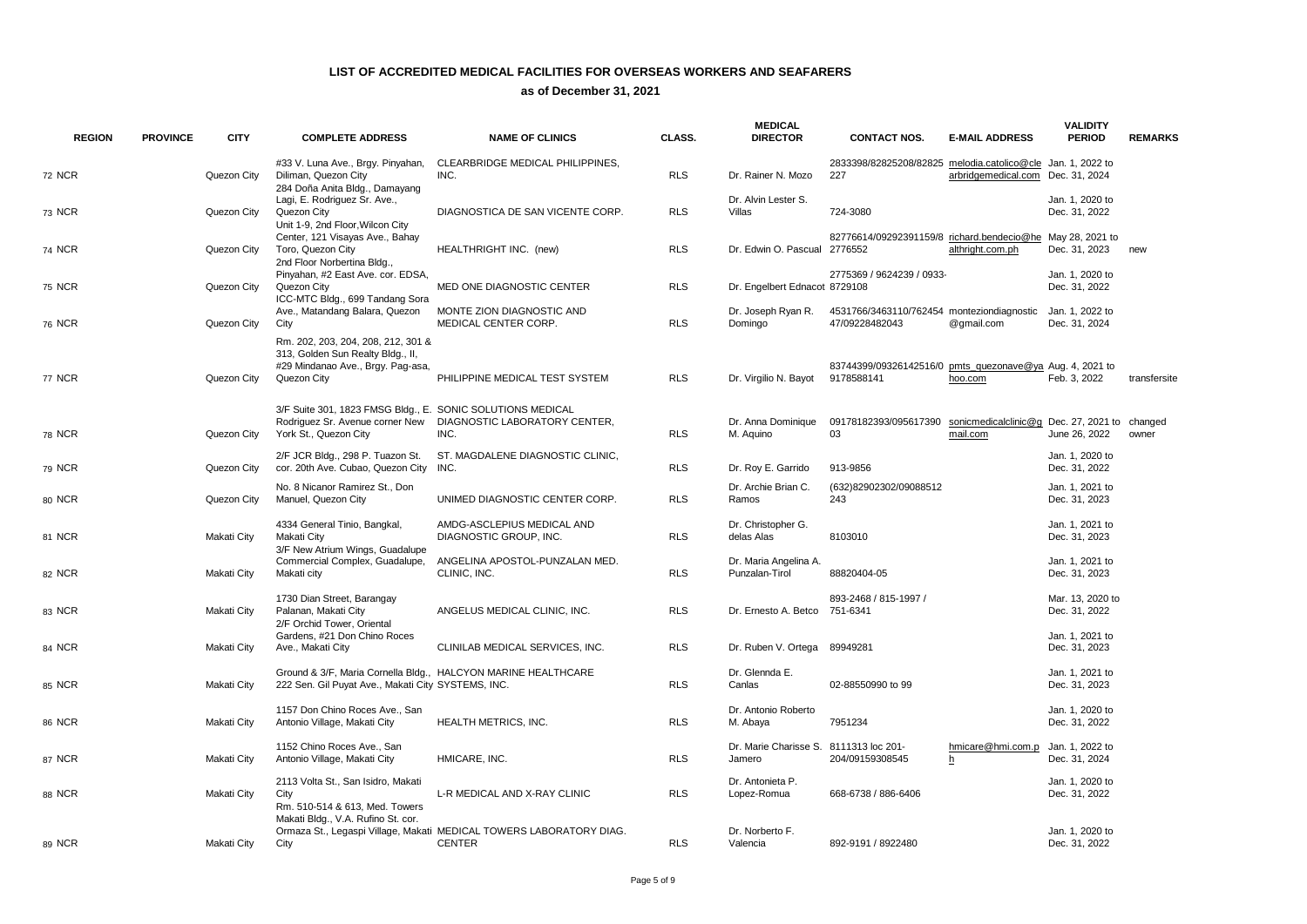| <b>REGION</b> | <b>PROVINCE</b> | <b>CITY</b>         | <b>COMPLETE ADDRESS</b>                                                                                                                      | <b>NAME OF CLINICS</b>                                                         | CLASS.     | <b>MEDICAL</b><br><b>DIRECTOR</b>          | <b>CONTACT NOS.</b>                                                     | <b>E-MAIL ADDRESS</b> | <b>VALIDITY</b><br><b>PERIOD</b> | <b>REMARKS</b> |
|---------------|-----------------|---------------------|----------------------------------------------------------------------------------------------------------------------------------------------|--------------------------------------------------------------------------------|------------|--------------------------------------------|-------------------------------------------------------------------------|-----------------------|----------------------------------|----------------|
| 90 NCR        |                 | Makati City         | Emiluz Bldg., 1980 M. Reyes cor.<br>Lucban Sts., Bangkal, Makati City<br>#45 Unit A, 5th Floor Wisma                                         | R.G.O. LABORATORY & INDUSTRIAL<br>DIAG. CENTER, INC.                           | <b>RLS</b> | Dr. John Rudolf S.<br>Raquiño, Jr.         | 843-1853 / 889-1311 /<br>8893003 fax                                    |                       | Jan. 1, 2020 to<br>Dec. 31, 2022 |                |
| 91 NCR        |                 | Makati City         | Cyberhub Bldg., Brgy. Palanan,<br>Sen. Gil Puyat Ave., Makati City                                                                           | RNL MEDICAL AND DIAGNOSTIC<br><b>CENTER</b>                                    | <b>RLS</b> | Dr. Joui Tsidkenu P.<br>Cruz               | 847-0945 / 6434836                                                      |                       | Jan. 1, 2020 to<br>Dec. 31, 2022 |                |
| 92 NCR        |                 | Makati City         | Right Wing, 2nd Flr. Mega Center,<br>Paseo de Magallanes, Makati City                                                                        | SACRED HEART DIAGNOSTIC MEDICAL<br>CENTER, INC.                                | <b>RLS</b> | Dr. Luzviminda Jose                        | $02 -$<br>8520429/8530633/885302 clinic.sacredheart@g<br>35/09690642705 | mail.com              | Jan. 1, 2022 to<br>Dec. 31, 2024 |                |
| 93 NCR        |                 | Makati City         | 1705-B Dian St. cor. Finlandia St.,<br>Brgy. San Isidro, Makati City                                                                         | ST. RITA MEDICAL AND DIAGNOSTIC<br><b>CENTER</b>                               | <b>RLS</b> | Dr. Jailyn B. Dilidili                     | 8451482                                                                 |                       | Jan. 1, 2021 to<br>Dec. 31, 2023 |                |
| 94 NCR        |                 | Makati City         | 2nd Floor Don Chua Lamko Bldg<br>100 LP Leviste cor. HV dela Costa.<br>Brgy. Bel-Air, Makati City                                            | SUPERCARE MEDICAL SERVICES, INC. -<br><b>MAKATI</b>                            | <b>RLS</b> | Dr. Carhyne P.<br>Villones-Amonio          | 8866503-05                                                              |                       | Jan. 1, 2022 to<br>Dec. 31, 2024 |                |
| 95 NCR        |                 | Makati City         | 8833 Sampaloc St., San Antonio<br>Village, Makati City                                                                                       | TRANS GLOBAL HEALTH SYSTEM, INC.                                               | <b>RLS</b> | Dr. Lesley Anne N.<br>Chua, M.D.           | 895-5411 to 12                                                          |                       | Jan. 1, 2020 to<br>Dec. 31, 2022 |                |
| 96 NCR        |                 | Mandaluyong<br>City | 566 Shaw Boulevard, Brgy.<br>Highway Hills, Mandaluyong City<br>Unit 6-10, 2/F North Wing Maranao                                            | MYHEALTHYWAY CLINIC AND<br>LABORATORY CORP. (new)                              | <b>RLS</b> | Dr. Mary June S.<br>Rubinos-Mendioro       | 85339740 to<br>47/09324017166/0921082<br>7266/09516636218               |                       | Sept. 3, 2021 to<br>Mar. 2, 2022 | new            |
| 97 NCR        |                 | Mandaluyong<br>City | Plaza, 187 EDSA, Brgy. Wack-<br>Wack, East Greenhills,<br>Mandaluyong City                                                                   | PHILIPPINE OVERSEAS WORKERS<br>MEDICAL AND DIAGNOSTIC CENTER,<br>INC.          | <b>RLS</b> | Dr. Imelda C.Manalo, 8335890               |                                                                         |                       | Jan. 1, 2021 to<br>Dec. 31, 2023 |                |
| 98 NCR        |                 |                     | 2/F Westgate Hub Commerce Ave.<br>cor. Filinvest Corporate City,<br>Muntinlupa City Alabang, Muntinlupa City<br>Ground Floor, 3993 Crosswind | MD PLUS CLILNIC AND DIAGNOSTIC<br><b>CENTER</b>                                | <b>RLS</b> | Dr. Ma. Teresita<br>Pangilinan-Ikeda       | 8231111                                                                 |                       | Jan. 1, 2020 to<br>Dec. 31, 2022 |                |
| 99 NCR        |                 | Parañaque<br>City   | Ocean Hotel, Baclaran, Parañaque<br>City                                                                                                     | SSMC HEALTH, INC.                                                              | <b>RLS</b> | Dr. Erlinda Cruz-Rabe 41039                | 8160205/8059318/091670 ssmcbaclaran2020@                                | qmail.com             | Jan. 1, 2022 to<br>Dec. 31, 2024 |                |
| 100 NCR       |                 | Pasay City          | Suite 319-320 C.K. Sy Diamond<br>Bldg., 156 Libertad St., Pasay City                                                                         | E.C. TORRES MEDICAL CLINIC                                                     | <b>RLS</b> | Dr. Jonathan Vidal B. 833-7979 /<br>Molano | 8347334                                                                 |                       | Jan. 1, 2020 to<br>Dec. 31, 2022 |                |
| 101 NCR       |                 | Pasay City          | EDSA, Malibay, Pasay City                                                                                                                    | #641 J&B Bldg., E. Rodriguez Ext., EVERGREEN MEDICAL AND DIAG.<br>CENTER, INC. | <b>RLS</b> | Dr. Jennifer J. Ignacio 844-1713           |                                                                         |                       | Jan. 1, 2020 to<br>Dec. 31, 2022 |                |
| 102 NCR       |                 | Pasay City          | 4/F, THA Bldg., 2116 Sen. Gil Puyat<br>Ave. cor Taft Ave., Pasay City                                                                        | GOLD MEDICHECK, INC.                                                           | <b>RLS</b> | Dr. Feyan Nangel                           | 09637940773/<br>09562018453                                             |                       | Jan. 1, 2021 to<br>Dec. 31, 2023 |                |
| 103 NCR       |                 | Pasay City          | 4/F Prism Plaza Two E-com Center<br>Bldg., Block 17, Bayshore Ave.,<br>Mall of Asia Complex, Pasay City                                      | <b>HEALTH METRICS, INC.</b>                                                    | <b>RLS</b> | Dr. Saren Bongalonta-<br>Roldan            | 795-1234                                                                |                       | Jan. 1, 2020 to<br>Dec. 31, 2022 |                |
| 104 NCR       |                 | Pasay City          | 1991 Unit E & F Wardley Bldg., Taft<br>Ave., Pasay City                                                                                      | LAKAMBINI DIAGNOSTIC CENTER                                                    | <b>RLS</b> | Dr. Joeffrey Billutes                      | 400-6266 / 4004643                                                      |                       | Jan. 1, 2020 to<br>Dec. 31, 2022 |                |
| 105 NCR       |                 | Pasay City          | 338 Senator Gil Puyat Ave., Pasay O'CARE DIAGNOSTIC MEDICAL<br>City                                                                          | CENTER, INC.                                                                   | <b>RLS</b> | Dr. Benjamin I.<br>Encarguez               | 0915-6174722 / 5562956                                                  |                       | Jan. 1, 2021 to<br>Dec. 31, 2023 |                |
| 106 NCR       |                 | Pasay City          | OHM Bldg., Andrews Ave., MIAA<br>Zone, Brgy. Maricaban, Pasay City                                                                           | ONE HEALTH MEDICAL SERVICES, INC.<br>(OHM)                                     | <b>RLS</b> | Dr. Connie L.<br>Bernardo                  | 938-6680 / 938-6681                                                     |                       | Jan. 1, 2020 to<br>Dec. 31, 2022 |                |
| 107 ILOCOS    | LA UNION        | City                | San Fernando Ancheta St. Cor. Bucaneg St., San LA UNION MEDICAL DIAGNOSTIC<br>Fernando City, La Union                                        | CENTER AND HOSPITAL, INC.                                                      | <b>RLS</b> | Dr. Evamarie D.<br>Madayag                 | 072-8887801                                                             |                       | Jan. 1, 2020 to<br>Dec. 31, 2022 |                |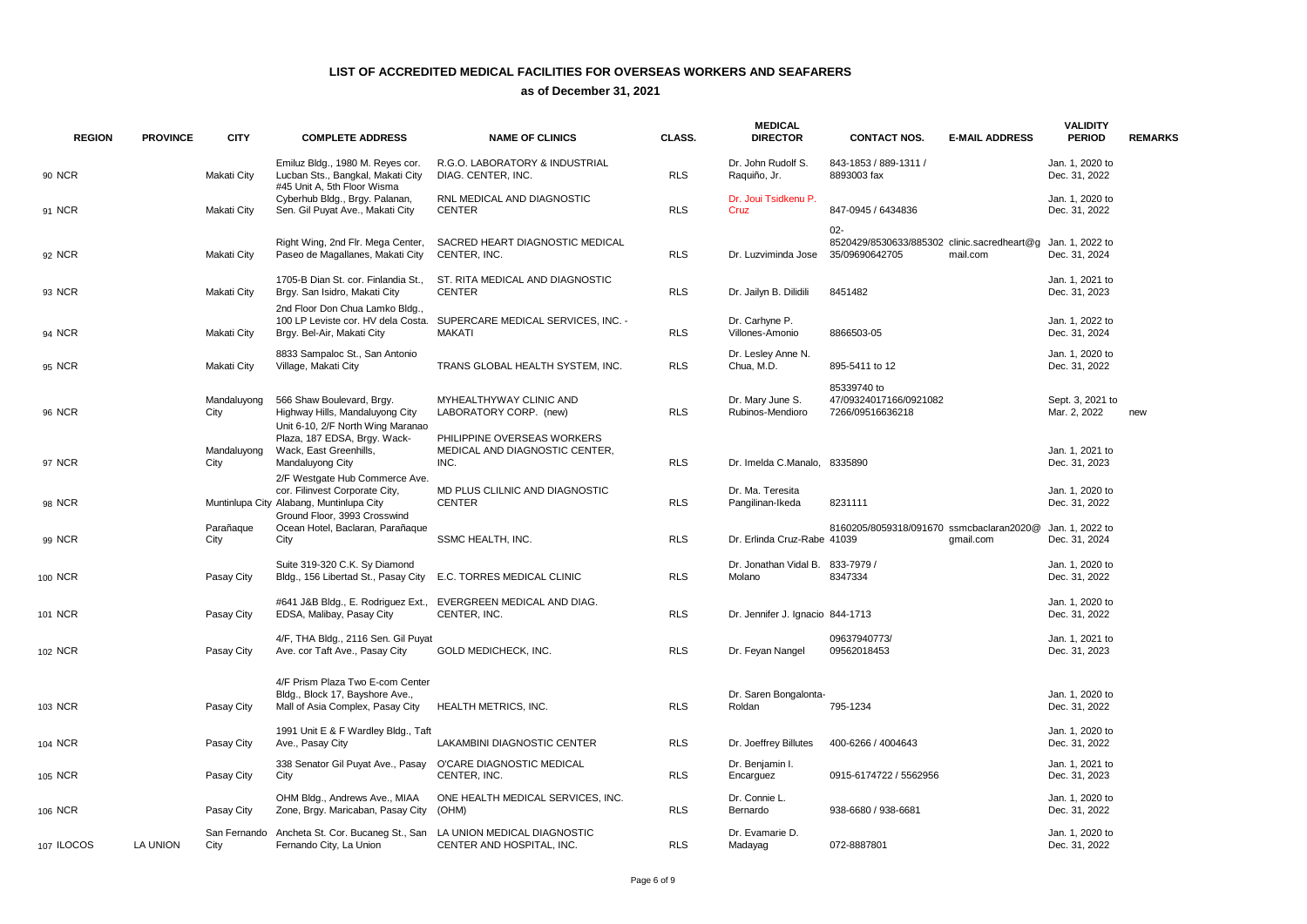| <b>REGION</b>                 | <b>PROVINCE</b>                                 | <b>CITY</b>          | <b>COMPLETE ADDRESS</b>                                                                    | <b>NAME OF CLINICS</b>                                                                                                       | CLASS.     | <b>MEDICAL</b><br><b>DIRECTOR</b>   | <b>CONTACT NOS.</b>                                                            | <b>E-MAIL ADDRESS</b>                           | <b>VALIDITY</b><br><b>PERIOD</b> | <b>REMARKS</b> |
|-------------------------------|-------------------------------------------------|----------------------|--------------------------------------------------------------------------------------------|------------------------------------------------------------------------------------------------------------------------------|------------|-------------------------------------|--------------------------------------------------------------------------------|-------------------------------------------------|----------------------------------|----------------|
| 108 ILOCOS                    | LA UNION                                        | San Fernando<br>City | Carlatan, San Fernando City, La<br>Union                                                   | LORMA MEDICAL CENTER, INC.                                                                                                   | <b>RLS</b> | Dr. Mario Bautista                  | 072-7000000                                                                    |                                                 | Jan. 1, 2021 to<br>Dec. 31, 2023 |                |
| 109 ILOCOS                    | PANGASINAN Dagupan City                         |                      | Dagupan City                                                                               | McArthur Hi-way, Mayombo District, DAGUPAN DOCTORS VILLAFLOR MEM.<br>HOSP., INC.                                             | <b>RLS</b> | Dr. Vivencio V.<br>Villaflor        | 5232222 / 5220811 fax                                                          |                                                 | Jan. 1, 2020 to<br>Dec. 31, 2022 | Hospbased      |
| 110 ILOCOS                    | PANGASINAN Urdaneta City                        |                      | 2.F the Pentagon Bldg., McArthut<br>Highway, Nancayasan, Urdaneta<br>City                  | UNIVERSAL ADVANCE MEDICAL<br>DIAGNOSTICS LABORATORY, INC.                                                                    | <b>RLS</b> | Dr. Abondio C.<br>Mendoza           | 075-2215117                                                                    |                                                 | Jan. 1, 2020 to<br>Dec. 31, 2022 |                |
| CENTRAL<br>111 LUZON          | <b>PAMPANGA</b>                                 |                      | Berthaphil Compound III, Jose Abad<br>Santos Avenue Clark Freezport<br>Zone, Pampanga      | TMC AMBULATORY SURGICAL CENTER,<br><b>CLARK</b>                                                                              | <b>RLS</b> | Dr. Almario G.<br>Gamson            | 045-4991522                                                                    |                                                 | Jan. 1, 2021 to<br>Dec. 31, 2023 |                |
| 112 CALABARZON                | <b>BATANGAS</b>                                 | Batangas City City   |                                                                                            | PCLI, No. 1 P. Noble St., Batangas PIONEER CLINICAL LABORATORY AND<br>MEDICAL CLINIC, INC.<br>DANIEL MERCADO MEDICAL CENTER- | <b>RLS</b> | Dr. Luz Tiuseco                     | 043-7289793                                                                    |                                                 | Jan. 1, 2020 to<br>Dec. 31, 2022 |                |
| 113 CALABARZON BATANGAS       |                                                 | Tanauan City         | #1 Pres. Laurel Highway, Tanauan<br>City, Batangas                                         | INDUSTRIAL CLINIC & OCCUPATIONAL<br><b>HEALTH UNIT</b>                                                                       | <b>RLS</b> | Dr. Comrad Narsil B.<br>Dimalaluan  | 043-7780219 / 7781810<br>loc. 211                                              |                                                 | Jan. 1, 2020 to<br>Dec. 31, 2022 | Hospbased      |
| 114 CALABARZON CAVITE         |                                                 | Dasmariñas<br>City   | Brgy. Salitran 2, Dasmarinas City,<br>Cavite                                               | EMILIO AGUINALDO COLLEGE MEDICAL<br><b>CENTER</b>                                                                            | <b>RLS</b> | Dr. Melito Vergara II               | (046) 416-3010                                                                 |                                                 | Jan. 1, 2020 to<br>Dec. 31, 2022 | Hospbased      |
| 115 CALABARZON                | <b>CAVITE</b>                                   | Dasmariñas<br>City   | 9178 Gen. Emilio Aguinaldo<br>Highway, Sampaloc I, Dasmariñas<br>City, Cavite              | HMICARE, INC.                                                                                                                | <b>RLS</b> | Dr. Lorilee Joy Buado               | 02-88111313 Loc. 121-<br>127 / 0915-9308545 /046- hmicare@hmi.com.p<br>4234038 | h                                               | Jan. 1, 2022 to<br>Dec. 31, 2024 |                |
| <b>WESTERN</b><br>116 VISAYAS | <b>ILOILO</b>                                   | <b>Iloilo City</b>   | Ground Floor, YMCA Bldg., Iznart<br>St., Iloilo City                                       | DR. V. T. TALEON MEDICAL CLINIC                                                                                              | <b>RLS</b> | Dr. Virginia Tupaz-<br>Taleon       | 033-<br>3358501/09778305035                                                    | taleonmedical@yaho<br>o.com                     | Jan. 1, 2022 to<br>Dec. 31, 2024 |                |
| WESTERN<br>117 VISAYAS        | <b>ILOILO</b>                                   | <b>Iloilo City</b>   | General Luna St., Brgy. Inday, Iloilo<br>City                                              | HEALTH METRICS, INC. - ILOILO                                                                                                | <b>RLS</b> | Dr. Mary Joan<br>Manejero-Duremdes  | 033-3354612                                                                    |                                                 | Jan. 7, 2020 to<br>Dec. 31, 2022 |                |
| WESTERN<br>118 VISAYAS        | <b>ILOILO</b>                                   | <b>Iloilo City</b>   | #7 A. Mabini St., Brgy. Railway, La<br>Paz, Iloilo City                                    | ILOILO PDS & LABORATORY CENTER,<br>INC.                                                                                      | <b>RLS</b> | Dr. Melanie N. De<br>Vera-Padura    | (033) 3381143/39<br>/3381138 fax                                               |                                                 | Jan. 1, 2020 to<br>Dec. 31, 2022 |                |
| <b>WESTERN</b><br>119 VISAYAS | <b>ILOILO</b>                                   | <b>Iloilo City</b>   | Javellana St., Lapaz, Iloilo City                                                          | JARANILLA MEDICAL CLINIC                                                                                                     | <b>RLS</b> | Dr. Rosario J.<br>Esperancilla      | 033-3207507                                                                    |                                                 | Jan. 1, 2022 to<br>Dec. 31, 2024 |                |
| <b>WESTERN</b><br>120 VISAYAS | <b>ILOILO</b>                                   | <b>Iloilo City</b>   | G/F Romeo Go Blfg., Huervana St.,<br>LaPaz, Iloilo City                                    | <b>MEDICUS MEDICAL CLINIC</b>                                                                                                | <b>RLS</b> | Dr. Federico Arcenas (033) 508-6365 |                                                                                |                                                 | Jan. 1, 2021 to<br>Dec. 31, 2023 |                |
| WESTERN<br>121 VISAYAS        | <b>ILOILO</b>                                   | <b>Iloilo City</b>   | Delgado St., Brgy. Malipayon, Iloilo<br>City                                               | MEDISENSE LABORATORY CENTER,<br>INC.                                                                                         | <b>RLS</b> | Dr. Jesel Sucgang-<br>Engada        | (033) 333-3113                                                                 |                                                 | Jan. 1, 2020 to<br>Dec. 31, 2022 |                |
| WESTERN<br>122 VISAYAS        | <b>ILOILO</b>                                   | <b>Iloilo City</b>   | #30 Quezon, Fancom Medical<br>Plaza, Brgy. Sampaguita, Iloilo City STATLAB, INC            |                                                                                                                              | <b>RLS</b> | Dr. Rolando Uy                      | 033-3383829                                                                    |                                                 | Jan. 1, 2021 to<br>Dec. 31, 2023 |                |
| WESTERN<br>123 VISAYAS        | <b>ILOILO</b>                                   | <b>Iloilo City</b>   | 3rd Floor 22 Manfred's Place, Gen.<br>Luna St., Iloilo City                                | SUPERCARE MEDICAL SERVICES, INC.                                                                                             | <b>RLS</b> | Dr. Samuel F.<br>Zamora             | (033) 335-3051                                                                 |                                                 | Jan. 1, 2020 to<br>Dec. 31, 2022 |                |
| WESTERN<br>124 VISAYAS        | <b>ILOILO</b>                                   | <b>Iloilo City</b>   | E. Lopez St., Jaro, Iloilo City                                                            | TRANSNATIONAL MEDICAL AND DIAG.<br>CENTER, INC.                                                                              | <b>RLS</b> | Dr. Victor Jose C.<br>Villareal     | 9493552054                                                                     | tmdciloilo@yahoo.co<br>$\underline{\mathsf{m}}$ | Jan. 1, 2022 to<br>Dec. 31, 2024 |                |
| <b>WESTERN</b><br>125 VISAYAS | <b>NEGROS</b><br><b>OCCIDENTAL Bacolod City</b> |                      | Door #3 AU & Sons Bldg., Burgos<br>St., Bacolod City                                       | MEDISENSE LABORATORY CENTER,<br>INC.                                                                                         | <b>RLS</b> | Dr. Rodolfo Escalona.<br>Jr.        | (034) 434-5925                                                                 |                                                 | Jan. 1, 2020 to<br>Dec. 31, 2022 |                |
| <b>WESTERN</b><br>126 VISAYAS | <b>NEGROS</b><br><b>OCCIDENTAL Bacolod City</b> |                      | Door 6, 7, 8 PACE Bldg., 2nd<br>Lacson Street, Brgy. 7, Bacolod<br>City, Negros Occidental | <b>WATANAK DIAGNOSTIC CENTER</b>                                                                                             | <b>RLS</b> | Dr. Johavrah A. Omar 34-7033051     |                                                                                |                                                 | Jan. 1, 2021 to<br>Dec. 31, 2023 |                |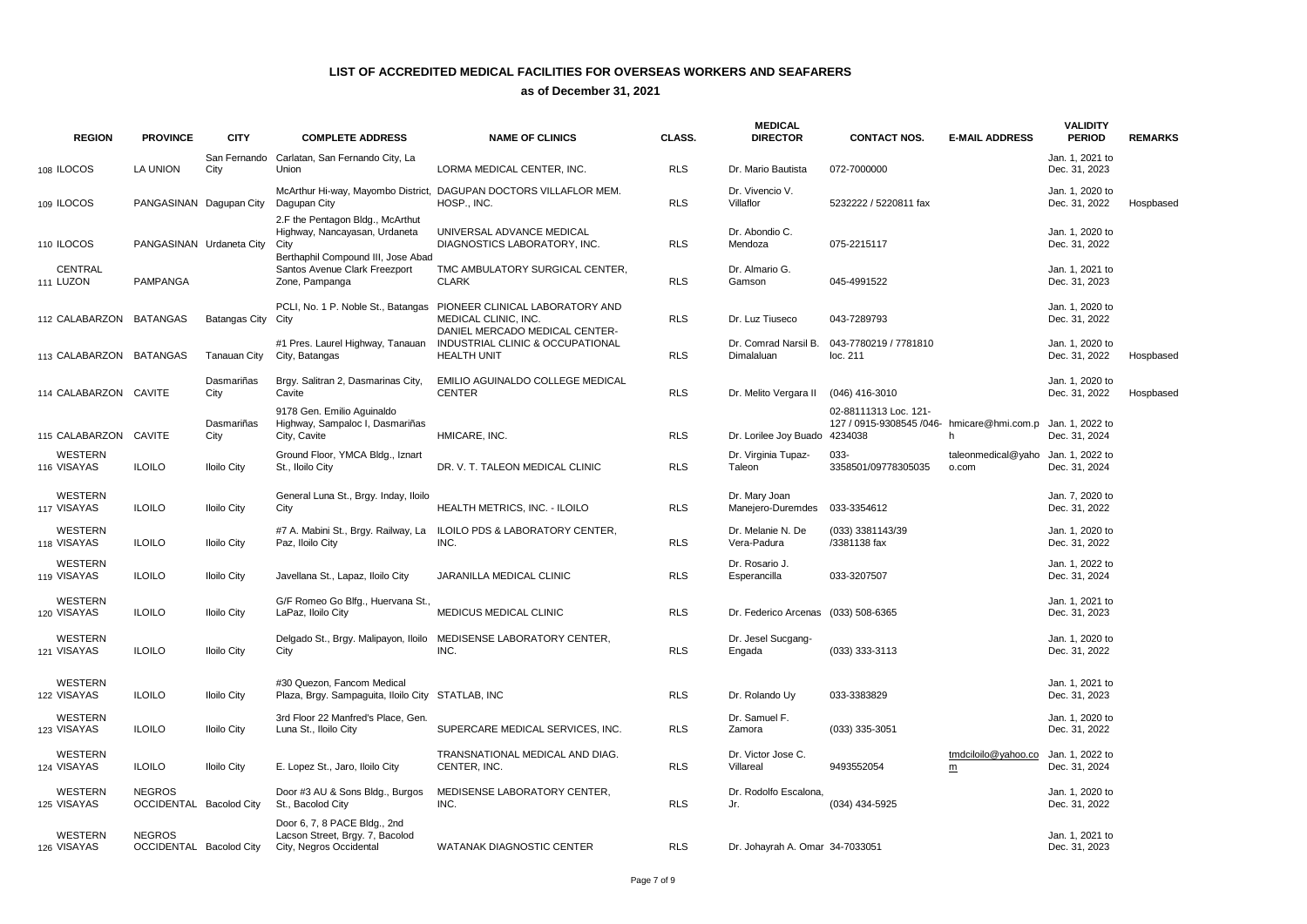| <b>REGION</b>                   | <b>PROVINCE</b>                          | <b>CITY</b>            | <b>COMPLETE ADDRESS</b>                                                         | <b>NAME OF CLINICS</b>                                                                    | CLASS.     | <b>MEDICAL</b><br><b>DIRECTOR</b>         | <b>CONTACT NOS.</b>                                                      | <b>E-MAIL ADDRESS</b>                            | <b>VALIDITY</b><br><b>PERIOD</b>             | <b>REMARKS</b> |
|---------------------------------|------------------------------------------|------------------------|---------------------------------------------------------------------------------|-------------------------------------------------------------------------------------------|------------|-------------------------------------------|--------------------------------------------------------------------------|--------------------------------------------------|----------------------------------------------|----------------|
| <b>WESTERN</b><br>127 VISAYAS   | <b>NEGROS</b><br>OCCIDENTAL Bacolod City |                        | Paseo Verde, Lacson Drive.<br>Bacolod City, Negros Occidental                   | YGEIA MEDICAL CENTER, INC.                                                                | <b>RLS</b> | Dr. Jerome Eleazar T.<br>Zacarias, PCOM   | 034-4583969                                                              |                                                  | Jan. 1. 2021 to<br>Dec. 31, 2023             |                |
| <b>CENTRAL</b><br>128 VISAYAS   | CEBU                                     | Cebu City              | F. Ramos St. cor. Gen. Echavez<br>St., Cebu City, Cebu                          | ALPHA DIAGNOSTIC CENTER                                                                   | <b>RLS</b> |                                           | $032 -$<br>Dr. Lydia A. Bogomia 2555066/09176225598                      | alphalaboratory@yah Jan. 1, 2022 to<br>00.com    | Dec. 31, 2024                                |                |
| <b>CENTRAL</b><br>129 VISAYAS   | Cebu                                     | Cebu City              | G/F GMC Plaza Bldg., M.J. Cuenco<br>Cebu                                        | Ave., Legaspi Extension, Cebu City, CEBU SAGRADA CORAZON HEALTH<br>SERVICES, INC.         | <b>RLS</b> | Dr. Ma. Asela B.<br>Cañete                | 032-422925                                                               | cebusagradacorazon<br>@yahoo.com                 | May 14, 2021 to transfer of<br>Dec. 31, 2023 | site           |
| <b>CENTRAL</b><br>130 VISAYAS   | <b>CEBU</b>                              | Cebu City              | Cebu City                                                                       | 169 Sanciangko St., Pahina Central, GILLAMAC DIAGNOSTIC AND MEDICAL<br>LABORATORIES, INC. | <b>RLS</b> | Dr. Jona Mae Yu                           | 032-4184090                                                              |                                                  | Jan. 26, 2021 to<br>Dec. 31, 2023            |                |
| CENTRAL<br>131 VISAYAS          | <b>CEBU</b>                              | Cebu City              | 322 Macroville Cardinal Rosales<br>Ave., Gorordo Ave., Cebu City                | <b>JS MEDICAL AND DIAGNOSTIC CENTER</b>                                                   | <b>RLS</b> | Dr. Stela D. Warque                       | (032) 2314767                                                            |                                                  | Jan. 1, 2020 to<br>Dec. 31, 2022             |                |
| <b>CENTRAL</b><br>132 VISAYAS   | CEBU                                     | Cebu City              | 2nd Floor, Adela Bldg., General<br>Maxilom St., Cogon Ramos, Cebu<br>City, Cebu | LR MEDICAL LABORATORY & CLINIC                                                            | <b>RLS</b> | Dr. Myra A. Vitorillo                     | 032-4107485                                                              | Irmedicalmac@gmail. Jan. 21, 2020 to<br>com      | Dec. 31, 2022                                |                |
| <b>CENTRAL</b><br>133 VISAYAS   | CEBU                                     | Cebu City              | G/F Bai Center, Cebu South Road,<br>Basak, San Nicolas, Cebu City               | MEDISENSE LABORATORY CENTER,<br>INC.                                                      | <b>RLS</b> | Dr. Mark Lowell Ang                       | 032-4174360 / 0906-<br>4473086                                           | pinky.medisense@ya Jan. 1, 2022 to<br>hoo.com    | Dec. 31, 2024                                |                |
| <b>CENTRAL</b><br>134 VISAYAS   | CEBU                                     | Cebu City              | 3/F Robinsons Cybergate Mall,<br>Fuente Osmeña, Cebu City                       | MY HEALTH CLINIC                                                                          | <b>RLS</b> | Dr. Sandy Lee Yu<br>Teyu                  | (032) 268-8502 to 03                                                     |                                                  | Jan. 16, 2020 to<br>Dec. 31, 2022            |                |
| CENTRAL<br>135 VISAYAS          | <b>CEBU</b>                              | Cebu City              | 104 F. Ramos cor. Junquera<br>Streets, Cebu City                                | PHYSICIAN'S DIAG. SERVICES CENTER,<br>INC.                                                | <b>RLS</b> | Dr. Ma. Stella G.<br>Polentinos           | 032-516-7605/0966-<br>4992547 / 0925-7119964                             | cebu@pdsclinics.com Dec. 31, 2024                | Jan. 1, 2022 to                              |                |
| CENTRAL<br>136 VISAYAS          | CEBU                                     | Cebu City              | 458 Colon St., Cebu City                                                        | ST. PETER-PAUL MEDICAL CLINIC, INC.                                                       | <b>RLS</b> | Dr. Ava A. Sanchez-<br>Ramirez            | (032) 412-1104 / 4120940<br>fax                                          |                                                  | Jan. 1, 2021 to<br>Dec. 31, 2023             |                |
| CENTRAL<br>137 VISAYAS          | Cebu                                     | Cebu City              | Vicente Building, M. Velez St.,<br>Guadalupe, Cebu City, Cebu                   | SUPERCARE MEDICAL SERVICES, INC.                                                          | <b>RLS</b> | Dr. Arvin A. Generillo                    | 032-2388581/0908-<br>8725017                                             | admin.cebu@superca Nov. 12, 2021 to<br>re.com.ph | May 11, 2022                                 | transfersite   |
| <b>CENTRAL</b><br>138 VISAYAS   | CEBU                                     | Cebu City              | Annex 1, Century Plaza Commercial<br>Complex, Juana Osmeña St., Cebu<br>City    | ZAFF JAY MEDILINES, INC.                                                                  | <b>RLS</b> |                                           | 032-2543186 / 2660851 /<br>Dr. Virginia M. Capiral 5112509 / 2551686 fax |                                                  | Jan. 1, 2021 to<br>Dec. 31, 2023             |                |
| CENTRAL<br>139 VISAYAS          | CEBU                                     | Mandaue City           | Ouano Ave., North Reclamation<br>Area, Subangdaku, Mandaue City,<br>Cebu        | UNIVERSITY OF CEBU MEDICAL<br>CENTER, INC.                                                | <b>RLS</b> | Dr. Armando V. Tan                        | 032-5170888                                                              |                                                  | Jan. 1, 2021 to<br>Dec. 31, 2023             | Hospbased      |
| ZAMBOANGA<br>140 PENINSULA      | ZAMBOANGA<br><b>DEL SUR</b>              | Zamboanga<br>City      | 2/F JBL Bldg., Canelar St.,<br>Zamboanga City                                   | MEDISENSE LABORATORY CENTER.<br>INC.                                                      | <b>RLS</b> | Dr. Ivy M. Kunting                        | 991-5028 / 0917-8763862                                                  |                                                  | Jan. 1, 2020 to<br>Dec. 31, 2022             |                |
| <b>NORTHERN</b><br>141 MINDANAO | <b>MISAMIS</b><br>ORIENTAL               | Cagayan de<br>Oro City | 3rd Floor Jardiniano Bldg., San<br>Oro City                                     | Agustine St., Brgy. 01, Cagayan de MEDISENSE LABORATORY CENTER,<br>INC.                   | <b>RLS</b> | Dr. Jocelyn D.<br>Cabrera                 | (088) 324-0329                                                           |                                                  | Jan. 1. 2021 to<br>Dec. 31, 2023             |                |
| <b>NORTHERN</b><br>142 MINDANAO | <b>MISAMIS</b><br><b>ORIENTAL</b>        | Cagayan de<br>Oro City | St., Cagayan de Oro City                                                        | Brgy. 5, Burgos St. cor. T. Chavez PDS PEME SYSTEM INTERNATIONAL<br><b>CORPORATION</b>    | <b>RLS</b> | Dr. Marie Hyacinth G.<br>Chiong-Tumara    | (088) 851-1499 / 8511502<br>fax                                          |                                                  | Jan. 1, 2020 to<br>Dec. 31, 2022             |                |
| 143 DAVAO                       | DAVAO DEL<br><b>SUR</b>                  | Davao City             | JJLL Bldg. 1, Sto. Niño Village,<br>McArthur highway, Matina, Davao<br>City     | BMCDC HEALTH CARE, INC.                                                                   | <b>RLS</b> | Dr. Victorio C. Angus 082-2410925 fax     | 082-2845049 /                                                            |                                                  | Jan. 1, 2020 to<br>Dec. 31, 2022             |                |
| 144 DAVAO                       | <b>DAVAO DEL</b><br><b>SUR</b>           | Davao City             | 2/F Jaltan Bldg, C.M. Recto, Davao<br>City                                      | <b>HYATT DIAGNOSTIC SYSTEM. INC.</b>                                                      | <b>RLS</b> | Dr. Shair Aris<br>Datukon Uy Choa<br>Khao | 082-2252987                                                              |                                                  | Jan. 1, 2020 to<br>Dec. 31, 2022             |                |